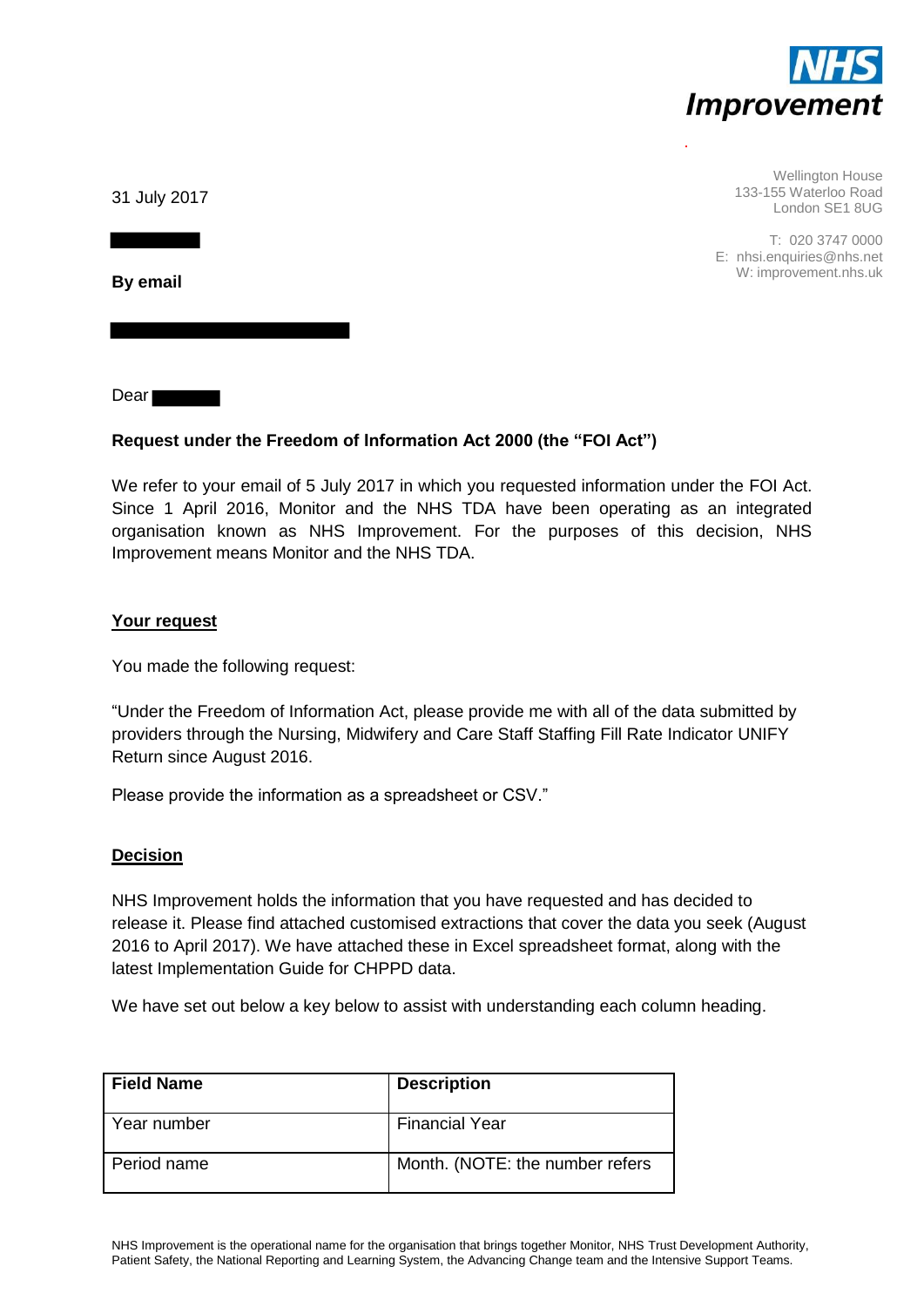|                                  | to the calendar month number, not<br>the date)                                                                             |
|----------------------------------|----------------------------------------------------------------------------------------------------------------------------|
| Org code                         | <b>Trust code</b>                                                                                                          |
| Org name                         | Trust name                                                                                                                 |
| <b>Site Code</b>                 | Site code                                                                                                                  |
| <b>Site Name</b>                 | Site name                                                                                                                  |
| Specialty1                       | Main specialty – ward can have<br>one or more specialties                                                                  |
| Specialty2                       | Main specialty - ward can have one<br>or more specialties                                                                  |
| Ward                             | Ward name (free text)                                                                                                      |
| Day Care Staff Actual            | Actual hours worked by day care<br>staff                                                                                   |
| Day Care Staff Planned           | Planned hours care provided by<br>day care staff                                                                           |
| Day Nurse Staff Actual           | Actual hours worked by day nurse<br>staff                                                                                  |
| Day Nurse Staff Planned          | Planned hours care provided by<br>day nurse staff                                                                          |
| <b>Night Care Staff Actual</b>   | Actual hours worked by night care<br>staff                                                                                 |
| <b>Night Care Staff Planned</b>  | Planned hours care provided by<br>night care staff                                                                         |
| <b>Night Nurse Staff Actual</b>  | Actual hours worked by night nurse<br>staff                                                                                |
| <b>Night Nurse Staff Planned</b> | Planned hours care provided by<br>night nurse staff                                                                        |
| <b>Total Patients (CHPPD)</b>    | Enter the number of patients on the<br>ward at 23.59 on the date of the<br>shift, aggregated over each day of<br>the month |
| Nurse CHPPD                      | Calculated by taking the actual<br>hours worked by nursing staff<br>divided by the number of patients                      |